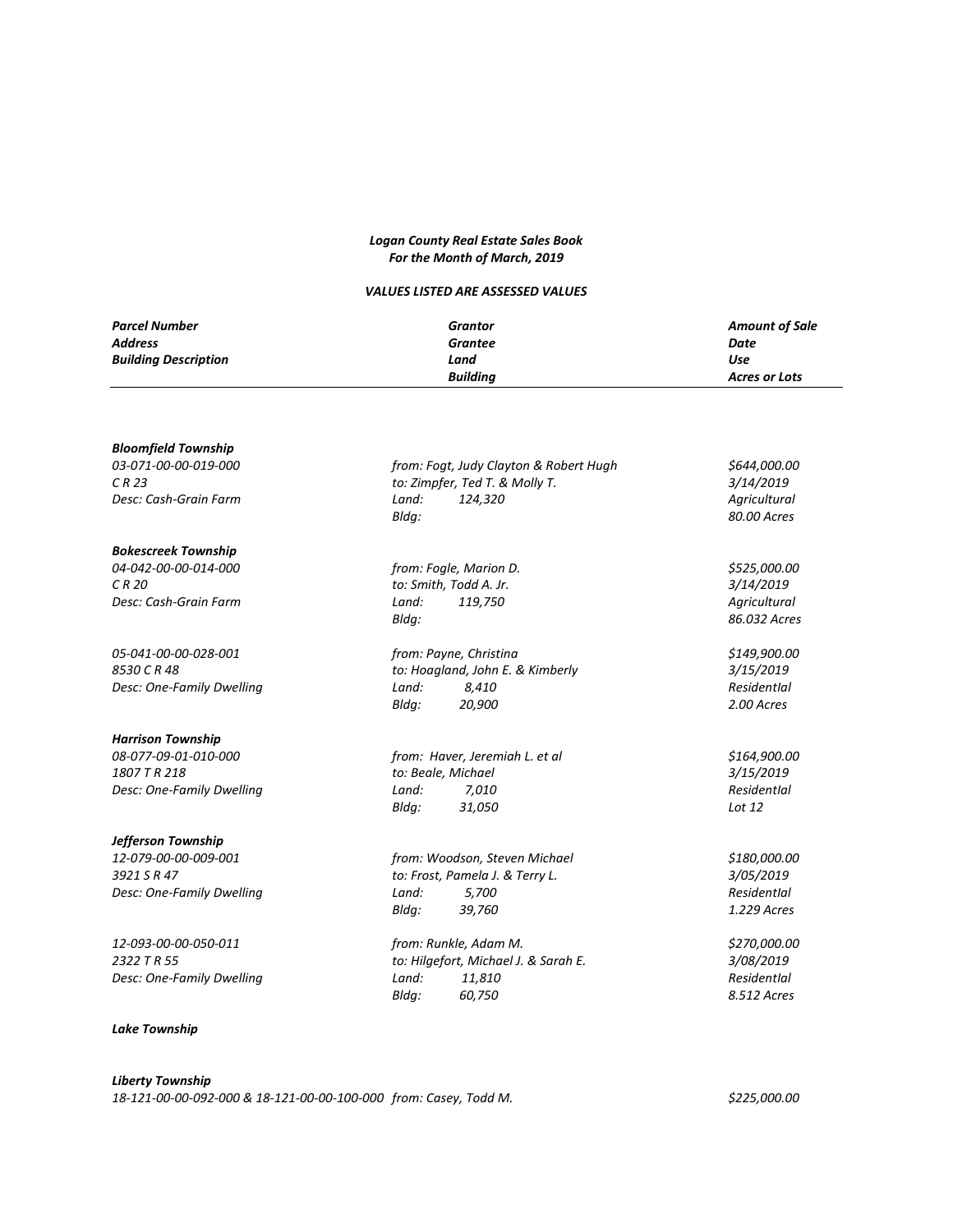| 370 Tracemore Lane        |       | to: Blanchard, Craig & Rosalie | <i>3/07/2019</i> |
|---------------------------|-------|--------------------------------|------------------|
| Desc: One-Family Dwelling | Land: | 8.480                          | Residential      |

*18-121-00-00-099-000 from: Lytle, Lori L. \$207,400.00 28 Tracemore Ln. To: Myers, Alecia J. 3/21/2019*

#### *McArthur Township*

#### *Miami Township*

#### *Monroe Township*

#### *Perry Township*

*32-096-00-00-006-001 from: Moore, Benjamin A. et al \$237,000.00 935 T R 129 To: Walker, Stacy et vir 3/05/2019 Desc: One-Family Dwelling Land: 25,880 Residential*

#### *Pleasant Township*

#### *Richland Township*

*36-007-13-01-005-000 from: Brown, Amy \$146,750.00 7418 Lake St. To: Cutlip, Gene N. et al 3/04/2019 Desc: One-Family Dwelling Land: 4,100* 

*Bldg: 57,600 0.393 Acres*

*Desc: One-Family Dwelling Land: 7,040 Residential Bldg: 55,150 Lot 19*

*23-061-00-00-003-030 & 23-047-00-00-042-002 from: Logan Land Group LLC \$250,000.00 C R 37 to: Falciani Properties, LLC 3/01/2019 Desc: Cash-Grain Farms Land: 65,340 Agricultural Bldg: 53.00 Acres*

*23-049-00-00-028-004 from: Hilgefort, Michael J. & Sarah E. \$159,900.00 2634 T R 37 to: Zuk, Logan R. et al 3/01/2019 Desc: One-Family Dwelling Land: 13,460 Residential Bldg: 23,660 7.911 Acres*

*370 Tracemore Lane to: Blanchard, Craig & Rosalie 3/07/2019*

*32-096-00-00-043-003 from: Davie, Daniel T et al \$34,988.00 C R 2 To: Bates, Brad & Michelle 3/26/2019 Desc: Vacant Land Land: 13,380 Residential Bldg: 7.775 Acres*

*Bldg: 42,500 12.159 Acres*

*36-036-00-00-002-000 from: Miller, Stephen D & Laura, Trustee \$450,000.00 2396 C R 105 To: Egbert Investments II, Ltd. 3/01/2019 Desc: Cash-Grain Farm Land: 165,710 Agricultural Bldg: 77,600 104.76 Acres*

*Bldg: 37,150 Lot 4*

*36-019-07-01-016-010 & 36-019-07-01-016-012 from: Helgeson, David E et al \$253,000.00 8690 S R 273 To: Cartwright, Amy L. & Christopher W. 3/04/2019 Desc: One-Family Dwelling Land: 19,460 Residential Bldg: 54,730 Lots 9 & 11*

*38-006-11-04-027-000, 38-006-11-04-028-000 & 38-006-11-04-029-000 from: Larson, Dennis K. \$10,000.00*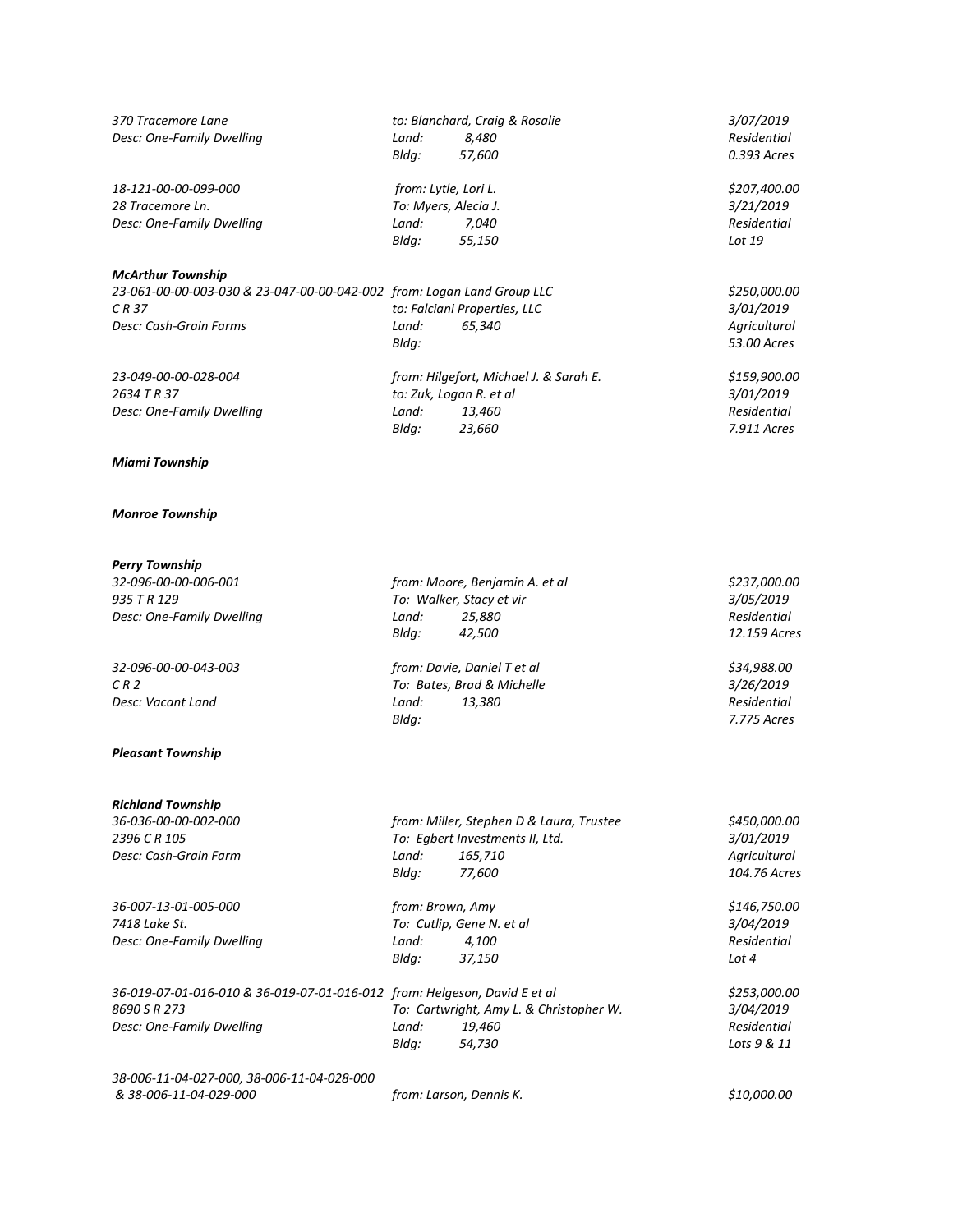| Buckeye Ave.                                                                    |                  | To: Reichardt, Jennifer & Jeffery        | 3/07/2019                  |
|---------------------------------------------------------------------------------|------------------|------------------------------------------|----------------------------|
| Desc: Vacant Land                                                               | Land:            | 3,500                                    | Residential                |
|                                                                                 | Bldg:            |                                          | Lots 83-85pt               |
| 37-019-10-04-011-000 & 37-019-10-04-011-001 from: Bayberry Construction Co Inc. |                  |                                          | \$326,000.00               |
| 9565 Lake Breeze Dr.                                                            |                  | To: KT Property Group, LLC               | 3/25/2019                  |
| Desc: One-Family Dwelling                                                       | Land:            | 37,910                                   | Residential                |
|                                                                                 | Bldg:            | 76,460                                   | Lot 12                     |
| 37-019-11-07-004-000                                                            |                  | from: Bayberry Construction Co Inc.      | \$36,000.00                |
| Lake Breeze Dr.                                                                 |                  | To: KT Property Group, LLC               | 3/25/2019                  |
| Desc: Vacant Land                                                               | Land:<br>Bldg:   | 5,760                                    | Residential<br>Part Lot 89 |
| 38-006-15-01-010-000 & 38-006-15-01-011-000 from: Taulbee, John A.              |                  |                                          | \$136,500.00               |
| 16090 Buckeye Ave.                                                              | To: Atkins, Cory |                                          | 3/26/2019                  |
| Desc: One-Family Dwelling                                                       | Land:            | 4,660                                    | Residential                |
|                                                                                 | Bldg:            | 39,170                                   | Lots 100 & 101             |
| 37-033-00-00-041-018                                                            |                  | from: Kinney, Wendy                      | \$244,900.00               |
| 6829 Watercraft Dr.                                                             |                  | To: Ruth, Benjamin Charles & Rachelle E. | 3/26/2019                  |
| Desc: One-Family Dwelling                                                       | Land:            | 10,150                                   | Residential                |
|                                                                                 | Bldg:            | 50,450                                   | Lot 17                     |
| 36-020-00-00-016-002                                                            |                  | from: McMillen, Donald E. & Sandra       | \$12,000.00                |
| S R 273                                                                         |                  | To: Clary, James E. & Lori L.            | 3/27/2019                  |
| Desc: Vacant Land                                                               | Land:            | 3,370                                    | Residential                |
|                                                                                 | Bldg:            |                                          | 1.734 Acres                |
| 38-006-11-06-005-000                                                            |                  | from: Rowe, Robert C. & Lindsay Kay      | \$160,000.00               |
| 16210 Maple Ave.                                                                |                  | To: Bassitt, Gary D. & Jill L.           | 3/29/2019                  |
| Desc: Mobile Home                                                               | Land:            | 4,610                                    | Residential                |
|                                                                                 | Bldg:            | 31,900                                   | Lot 204                    |
| <b>Rushcreek Township</b>                                                       |                  |                                          |                            |
| 40-025-00-00-057-001 & 40-025-00-00-057-002 from: Schmucker, Yvonne             |                  |                                          | \$242,000.00               |
| 8550 C R 12                                                                     |                  | To: Zeigler, Cassidy J.                  | 3/15/2019                  |
| Desc: One-Family Dwelling                                                       | Land:            | 17,570                                   | Residential                |
|                                                                                 | Bldg:            | 28,480                                   | 7.276 Acres                |
| 40-023-00-00-033-001 & 40-023-00-00-045-001 from: Alexander, Darrell J.         |                  |                                          | \$195,000.00               |
| 9880 C R 101                                                                    |                  | To: VanHoose, Amy E. & Kevin R.          | 3/27/2019                  |
| Desc: One-Family Dwelling                                                       | Land:<br>Bldg:   | 8,930<br>39,660                          | Residential<br>2.001 Acres |
| <b>Stokes Township</b>                                                          |                  |                                          |                            |
| 43-004-19-11-012-000                                                            |                  | from: Mays, Nettie                       | \$235,000.00               |
| 11509 Cooper Ave.                                                               |                  | To: Puthoff, Dwayne & Teri               | 3/04/2019                  |
| Desc: One-Family Dwelling                                                       | Land:            | 29,770                                   | Residential                |
|                                                                                 | Bldg:            | 41,320                                   | Lot 23                     |
| 43-004-19-12-008-000                                                            |                  | from: Murphy, Sharon W. et al            | \$280,000.00               |
| 11513 Grandi Ave.                                                               |                  | To: Helgeson, David & Sandra L.          | 3/05/2019                  |
| Desc: One-Family Dwelling                                                       | Land:            | 34,590                                   | Residential                |
|                                                                                 | Bldg:            | 43,670                                   | 0.23 Acres                 |
| 43-018-18-01-016-000 & 43-018-18-01-017-000 from: Rodeheffer, Randall D.        |                  |                                          | \$170,000.00               |
| 10055 T R 253                                                                   |                  | To: McCluskey, Kimberly A.               | 3/08/2019                  |
|                                                                                 |                  |                                          |                            |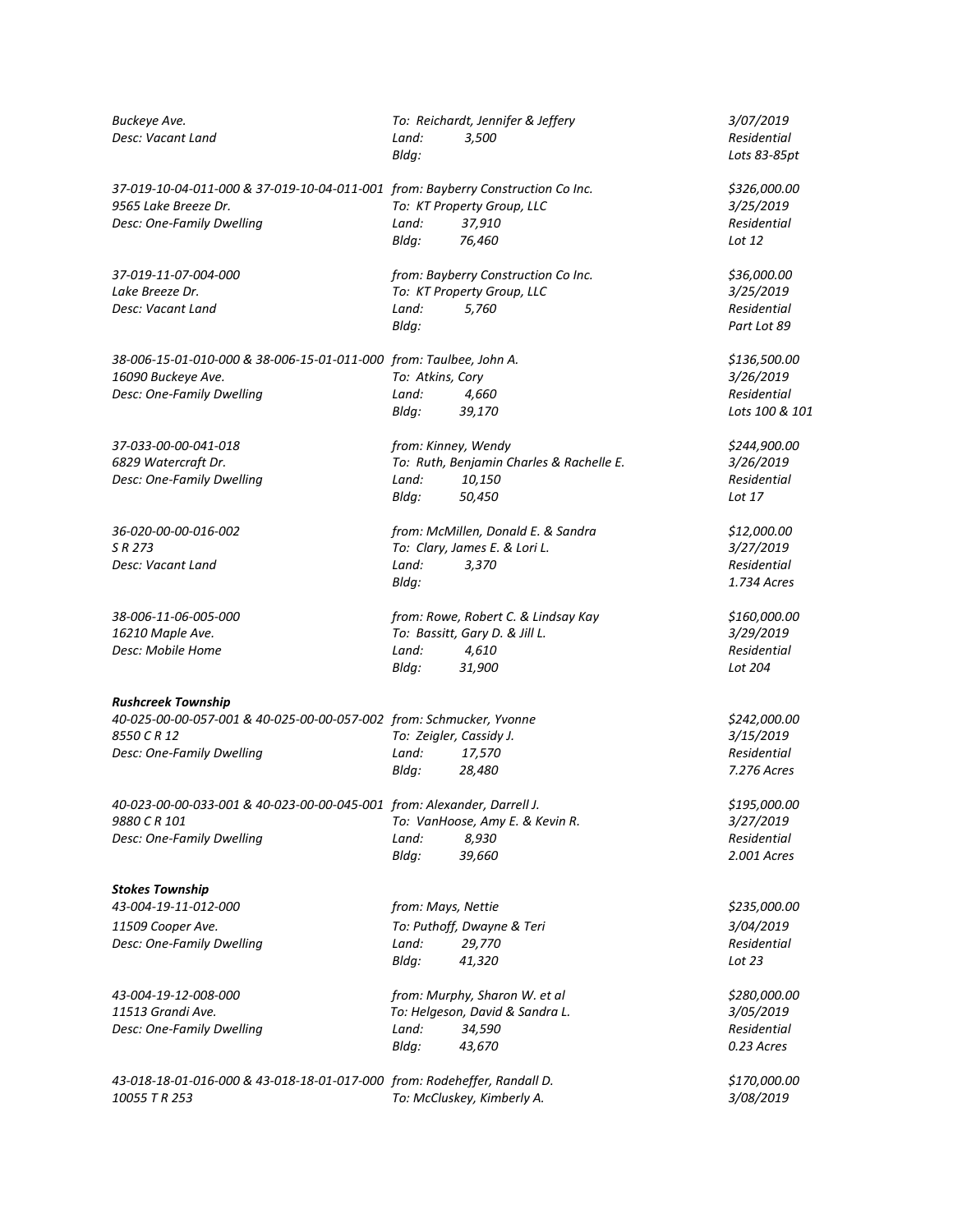| Desc: One-Family Dwelling                                                           | Land:<br>Bldg:   | 13,960<br>30,380                      | Residential<br>0.44 Acres |
|-------------------------------------------------------------------------------------|------------------|---------------------------------------|---------------------------|
| 43-019-09-01-008-002 & 43-019-09-01-008-005 from: Sheidler, Jeb O et ux             |                  |                                       | \$249,000.00              |
| 9845 W. Lakeshore Dr.                                                               |                  | To: Stolly, Kevin R. & Lori A.        | 3/13/2019                 |
| Desc: One-Family Dwelling                                                           | Land:            | 78,930                                | Residential               |
|                                                                                     | Bldg:            | 26,910                                | 0.07 Acres & Lot          |
| 43-019-09-01-011-000 & 43-019-09-01-011-001 from: Myers, William L., Jr & Alecia J. |                  |                                       | \$758,300.00              |
| 9875 W. Lakeshore Dr.                                                               |                  | To: Droughton, Robert T. & Ruth       | 3/15/2019                 |
| Desc: One-Family Dwelling                                                           | Land:            | 126,770                               | <b>Residential</b>        |
|                                                                                     | Bldg:            | 100,640                               | 0.096 Acres               |
| 43-015-14-01-003-000                                                                |                  | from: Stachler, Troy                  | \$115,000.00              |
| 16092 S R 720                                                                       |                  | To: Wheeler, Jonathan & Amanda        | 3/18/2019                 |
| Desc: One-Family Dwelling                                                           | Land:            | 3,620                                 | Residential               |
|                                                                                     | Bldg:            | 21,680                                | 0.515 Acres               |
| 43-005-14-06-011-000 & 4 add'l parcels                                              |                  | from: Lomax, Stephen A.               | \$81,620.00               |
| 11514 Mohawk Path                                                                   |                  | To: Dixon, Timothy                    | 3/22/2019                 |
| Desc: One-Family Dwelling                                                           | Land:            | 9,680                                 | Residential               |
|                                                                                     | Bldg:            | 6,800                                 | Multiple Lots             |
| 43-019-13-01-001-000                                                                |                  | from: Carey, Larry & Sylvia           | \$119,400.00              |
| 9572 W. Lakeshore Dr.                                                               |                  | To: Popella, Lora L. & Jeffrey M.     | 3/26/2019                 |
| Desc: One-Family Dwelling                                                           | Land:            | 9,240                                 | <b>Residential</b>        |
|                                                                                     | Bldg:            | 26,680                                | Lots 91 & 92              |
|                                                                                     |                  |                                       |                           |
| 43-018-16-07-014-555                                                                |                  | from: Hotopp, Brian D.                | \$90,000.00               |
| CR 286                                                                              |                  | To: Brown, Carrie Ann                 | 3/29/2019                 |
| Desc: Condominium Residential Unit                                                  | Land:            | 14,000                                | Residential               |
|                                                                                     | Bldg:            | 11,930                                | Unit $E-1$                |
| 43-004-00-00-035-000                                                                |                  | from: Schmidthorst, Carol M., Trustee | \$430,000.00              |
| 14252 S R 366                                                                       |                  | To: Wickersham, Dustin A. & Jenna M.  | 3/29/2019                 |
| Desc: One-Family Dwelling                                                           | Land:            | 23,670                                | Residential               |
|                                                                                     | Bldg:            | 86,950                                | 16.351 Acres              |
| <b>Union Township</b>                                                               |                  |                                       |                           |
| <b>Washington Township</b>                                                          |                  |                                       |                           |
| 51-032-12-23-022-524                                                                |                  | from: Borden, Frederic D. et al       | \$310,000.00              |
| 7503 Port Royale                                                                    |                  | to: Berlean, Philip O. & Rebecca L.   | 3/04/2019                 |
| Desc: Condominium                                                                   | Land:            | 35,000                                | Residential               |
|                                                                                     | Bldg:            | 50,460                                | Unit 5D                   |
| 51-045-00-00-010-000                                                                |                  | from: Fairfield, Louis D. et al       | \$127,000.00              |
| 7157 S R 708                                                                        | to: Auxilium LLC |                                       | 3/19/2019                 |
| Desc: One-Family Dwelling                                                           | Land:            | 4,000                                 | Residential               |
|                                                                                     | Bldg:            | 28,310                                | 1.551 Acres               |
| 51-032-16-06-001-000                                                                |                  | from: Snapp, Thomas S.                | \$60,000.00               |
| 8119 S R 366                                                                        |                  | to: Williams, Donovan J.              | 3/21/2019                 |
| Desc: One-Family Dwelling                                                           | Land:            | 2,960                                 | Residential               |
|                                                                                     | Bldg:            | 18,520                                | Lots 91 & 92              |
|                                                                                     |                  |                                       |                           |
| 51-088-00-00-026-000                                                                |                  | from: Marshall, Josie L.              | \$165,000.00              |

*5995 S R 47 to: Burkhammer, Brian 3/22/2019*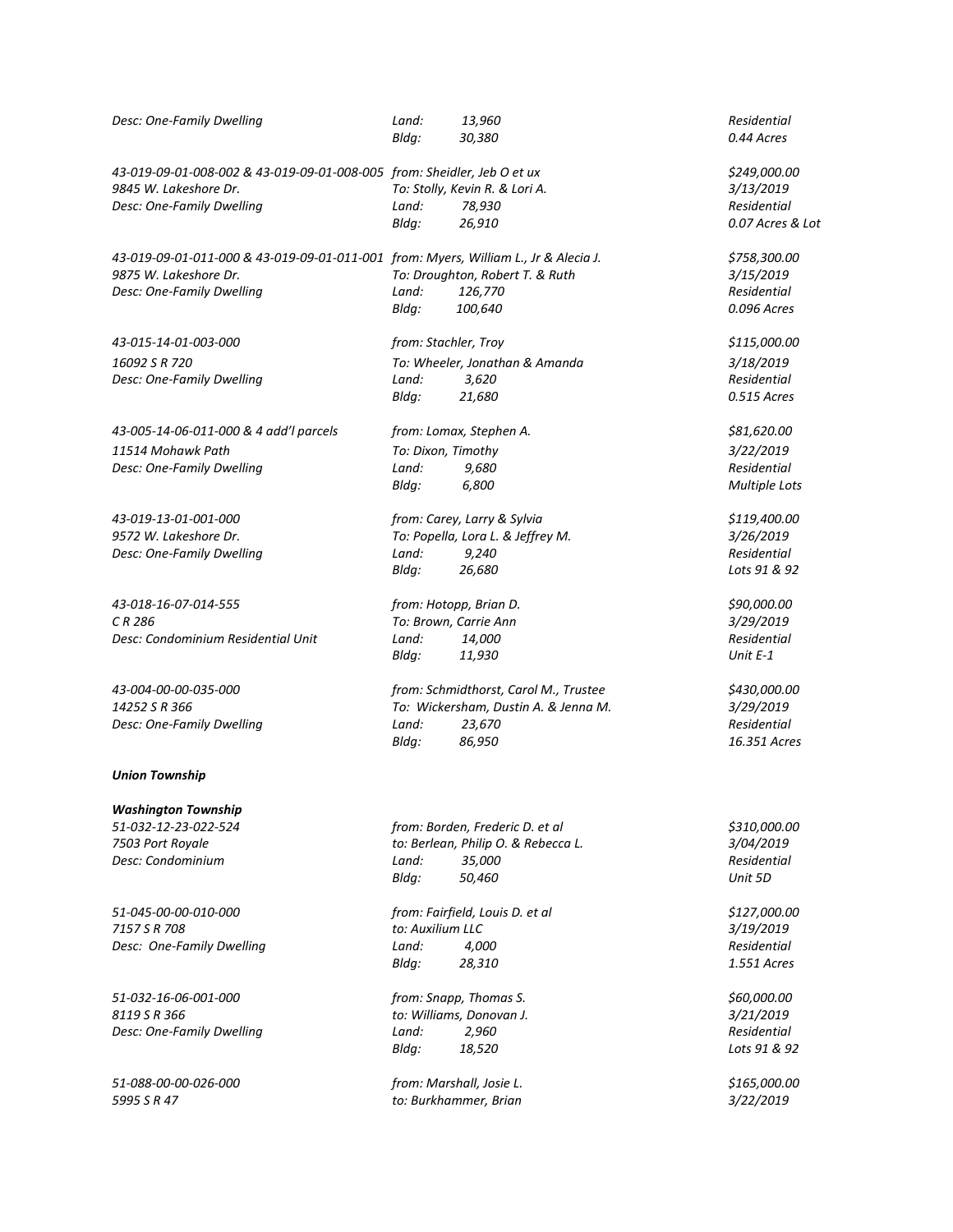*Desc: One-Family Dwelling Residence <i>Land:* 70,700

#### *Zane Township*

#### *Belle Center Corporation*

*Desc: One-Family Dwelling Land: 4,330* 

#### *Bellefontaine Corporation*

*17-092-09-16-049-000 from: The Langan Group LLC \$171,900.00*

*Desc: One-Family Dwelling Land: 4,430 Land:* 

*Desc: One-Family Dwelling Land: 10,890* 

*Bldg: 35,680 1.07 Acres*

*51-018-18-01-003-000 from: Clum, Wilbert H & Loretta \$395,000.00 10015 T R 253 to: Morrison, Tracy L. 3/26/2019 Bldg: 47,950 0.40 Acres*

*51-032-12-23-022-572 from: Simms, Elizabeth K. \$362,000.00 7662 Sir Francis Drake Ave. to: Hafenbrack, David C. & Teresa E. 3/26/2019 Desc: Condominium Land: 35,000 Residential Bldg: 56,740 Unit 17-F*

*39-022-06-03-017-000 from: Baier, Braden J. & Breanna \$128,000.00 401 E. Center St. To: Gillman, Jerry B. & Heather Renee 3/26/2019 Bldg: 25,820 Lot 130*

*17-091-11-13-001-000 from: Wilmington Savings Fund Society FSB Trustee \$27,100.00 713 W. Sandusky Ave. To: Levan, Wayne 3/04/2019 Desc: One-Family Dwelling Land: 2,130 Residential Bldg: 11,700 Multiple Lots 17-092-09-15-014-000 from: Keener, Wendy Lea \$123,500.00 321 E. Sandusky Ave. To: Cooksey, Abigail L. 3/06/2019 Desc: One-Family Dwelling Land: 5,970 Residential Bldg: 15,320 0.245 Acres*

*17-091-07-13-003-000 from: Deslandes, Howard D. \$4,000.00 Euclid Ave. To: MC Residential, LLC 3/08/2019 Desc: Vacant Land Land: 820 Residential Bldg: Lot 2155*

*17-092-05-08-002-000 from: Popp, Linda K, Trustee \$136,500.00 908 Allison Rd. To: Miller, Douglas S. & Jodie L. 3/08/2019 Desc: One-Family Dwelling Land: 11,380 Residential Bldg: 45,170 Lot 4180*

*352 E. Sandusky Ave. To: Grindell, Tyler J. 3/08/2019 Desc: One-Family Dwelling Land: 5,580 Residential Bldg: 27,920 0.337 Acres*

*17-092-17-03-005-000 from: Mad River Investment Properties LLC \$80,000.00 3415 S R 150 To: BLMS Rentals LLC 3/11/2019 Bldg: 13,560 Lot 3061*

*61-092-00-00-021-122 from: Norviel, Scott M. & Holly J \$217,000.00 1709 White Pines To: Johnson, Jacqueline K. 3/12/2019 Bldg: 38,220 Lot 4924*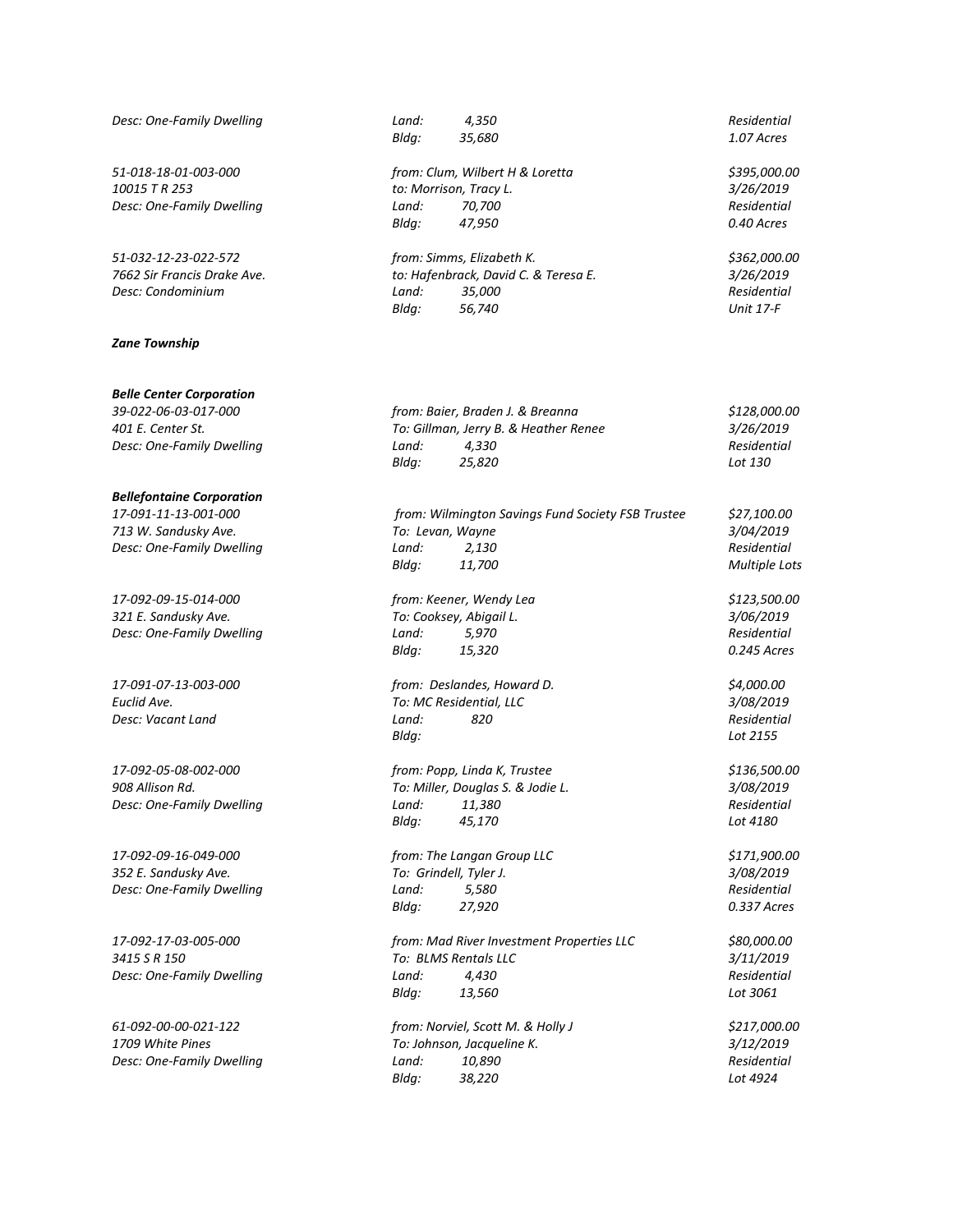*59-092-00-00-019-530 from: Risner, Judi \$113,000.00 227 Pine Ridge Ct. To: Cook, Julia 3/15/2019 Desc: Condominium Land: 4,150 Residential*

*17-091-11-15-004-000 from: James, Sandra K. \$58,061.54 817 Railroad St. To: Kerns, Connie 3/15/2019*

*11-091-10-10-004-000 & 11-091-10-10-005-000 from: Dilts, Tracy D. \$55,000.00 220 St. Paris St. To: BLMS Rentals LLC 3/18/2019 Desc: Mobile Home Land: 4,050 Residential*

*128 N. Stanley St.* 

*Desc: One-Family Dwelling Resc: One-Family Dwelling Reset Reset 10 <i>Reset Land:* 5,080

*17-092-09-21-005-000 from: Yoder, Michael L & Lisa J. \$46,500.00 Desc: One-Family Dwelling Resc: One-Family Dwelling Reset Reset 6 <i>Reset Land:* 3,560

*17-091-07-14-016-000 from: Brumbaugh, Eric L. \$5,000.00*

*58-106-00-00-086-007 & 58-106-00-00-086-008 from: SRY 1 LLC \$1,025,000.00* **Desc: Supermarket Land:** 95,270

*120 N. Hayes St. To: Escamilla, Eric C.L. 3/29/2019*

*17-091-08-05-014-000 from: LF Realty Investment LTD \$350,000.00 921 Rush Ave. To: Care At Home By Green Hills, LLC 3/14/2019 Desc: Medical Clinics & Offices Land: 19,930 Commercial Bldg: 110,470 1.06 Acres*

*Bldg: 22,920 Unit 227*

*Desc: One-Family Dwelling Land: 3,710 Residential*

*17-107-05-03-007-000 from: Bostick, Marlee P. \$118,000.00 413 Ontario St. To: Taylor, Thomas A. & Ravonda 3/18/2019 Desc: One-Family Dwelling Land: 6,820 Residential Bldg: 21,070 Lot 4001*

*Bldg: 16,140 Part Lots 810-812*

*17-092-09-17-007-000 from: Fullerton, Lynn R. & Carolyn Sue \$65,000.00 Desc: One-Family Dwelling Land: 4,520 Residential Bldg: 24,260 Lot 1506*

*17-092-13-07-026-000 from: Johnson, Charity G. et al \$62,900.00 518 Cooper Ave. To: Butler, Reid Landon 3/25/2019 Bldg: 15,420 Pt Lots 1076-1078*

*17-092-10-08-027-014 from: Shri Estates LTD \$10,400.00 Creekview Ct. To: Wagner, Zebulon N. & Kristen R. 3/25/2019 Desc: Vacant Land Land: 10,400 Residential Bldg: Lot 4744*

*117 Powers St. To: Weimer, Hannah Auzell 3/26/2019 Bldg: 13,230 0.09 Acres*

*W. Cook Ave. To: MC Residential, LLC 3/27/2019 Desc: Vacant Land Land: 1,130 Residential Bldg: Lots 2135-2136*

*2250 U S 68 To: Gray Gables Investments, LLC 3/29/2019 Bldg: 213,570 9.333 Acres*

*17-092-09-18-013-000 from: Green, Anthony & Kandalyn Stevenson \$122,500.00 Desc: One-Family Dwelling Land: 4,110 Residential*

*Bldg: 25,480 Pt Lots 414 & 415*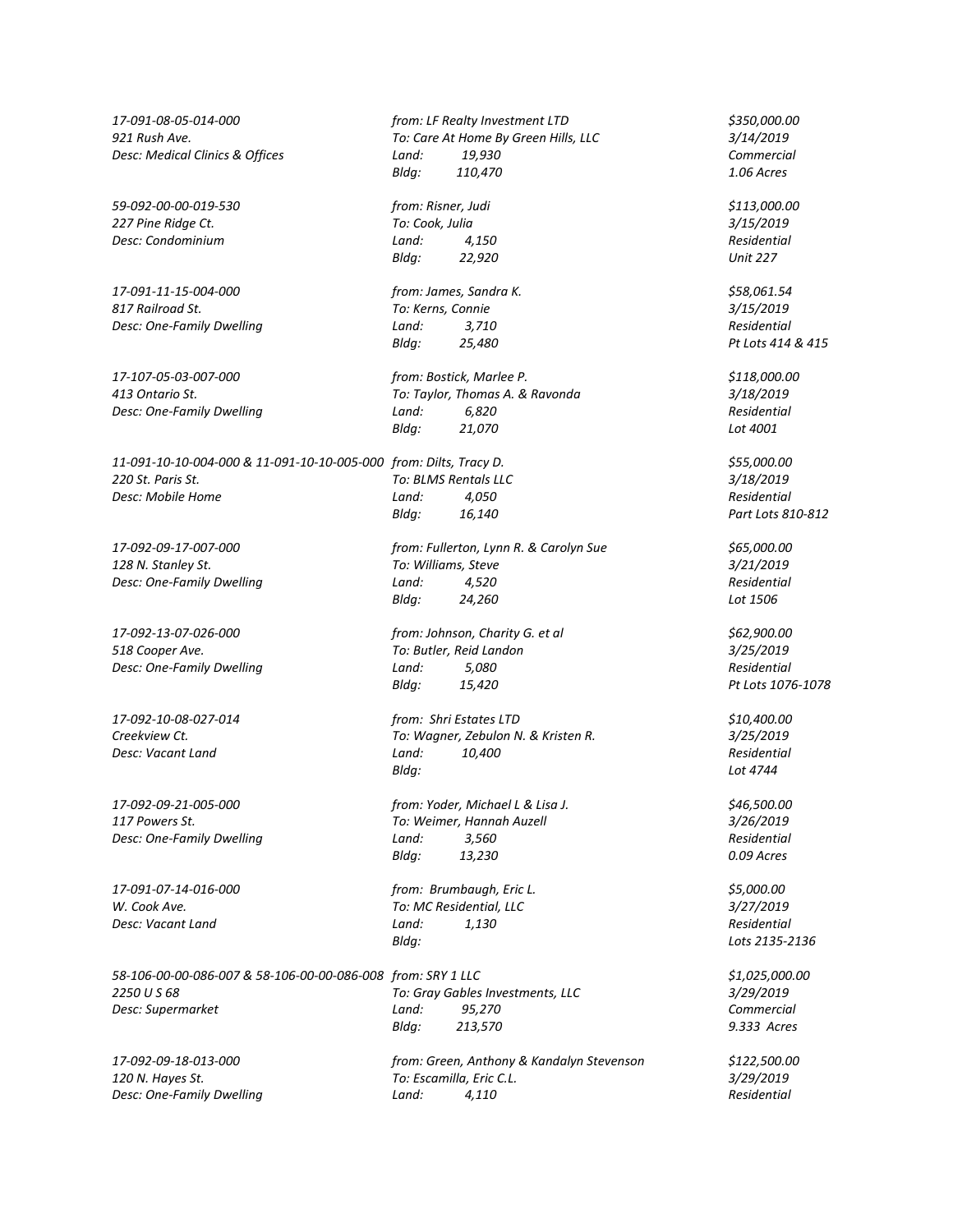## *DeGraff Corporation*

*302 W. Miami St. To: Waters, Kim S. 3/11/2019 Desc: One-Family Dwelling Land: 4,170* 

*26-117-06-11-017-000 from: Ledley, Jacqueline L. \$97,000.00 107 Boggs St. To: Seeley, Saul K. 3/13/2019 Desc: One-Family Dwelling Land: 4,940 Residential*

*26-117-07-04-012-000 from: Notestine Homes LLC \$90,000.00*

# *Huntsville Corporation*

# *Lakeview Corporation*

### *Quincy Corporation*

*27-116-13-06-004-000 from: Cummins, Judy A. \$77,000.00 107 South St. To: Sparks, Austin 3/05/2019*

*27-115-20-01-008-000 from: Snapp, Ray D & Lisa A. \$84,000.00 332 Miami St. To: Jennings, Emmett C. 3/06/2019*

#### *Ridgeway Corporation*

*Rushsylvania Corporation*

# *Russells Point Corporation*

*Bldg: 19,640 0.15 Acres*

*26-117-06-05-014-000 from: Hittepole, Marjorie J. \$41,000.00 Bldg: 13,370 Lot 215*

*Bldg: 15,600 Lot 88*

*205 E. Miami St. To: Zink, Kelsey M. 3/14/2019 Desc: One-Family Dwelling Land: 4,940 Residential Bldg: 9,220 Lot 196*

*24-048-16-01-006-000 from: Ruth, Benjamin C. & Rachelle E. \$128,000.00 6868 Myers St. To: Hyder, Michael D. & Melissa A. 3/18/2019 Desc: One-Family Dwelling Land: 5,290 Residential Bldg: 19,170 Lots 149pt & 150*

*47-017-14-18-001-000 from: Brooks, Scott A. & Lisa L. \$167,000.00 435 N. Main St. To: Postle, Ronal W. & Teresa A. 3/05/2019 Desc: One-Family Dwelling Land: 6,790 Residential Bldg: 26,480 0.62 Acres*

*47-017-18-01-003-000 from: Kantner, Scott Allen & Thia Marie \$30,000.00 250 N. Oak St. To: Augustus, Luke E. & Nicole R. 3/11/2019 Desc: One-Family Dwelling Land: 2,230 Residential Bldg: 13,060 Lot 70*

*Desc: One-Family Dwelling Land: 2,640 Residential Bldg: 13,900 Part Lot 83A*

*Desc: One-Family Dwelling Land:* 3,770<br>*Bldg:* 12,300 *Bldg: 12,300 0.32 Acres*

*42-038-18-12-012-000 from: Moline, Raygan E. \$135,000.00 120 S. Sandusky St. to: Kauffman, Jordan Daniel 3/27/2019 Desc: One-Family Dwelling Land: 2,350 Residential Bldg: 25,790 Lot 27*

*52-032-10-02-022-000 from: King, John M. \$120,000.00 143 Warren Ave. to: Auflick, Jennifer C. & Matthew T. 3/21/2019*